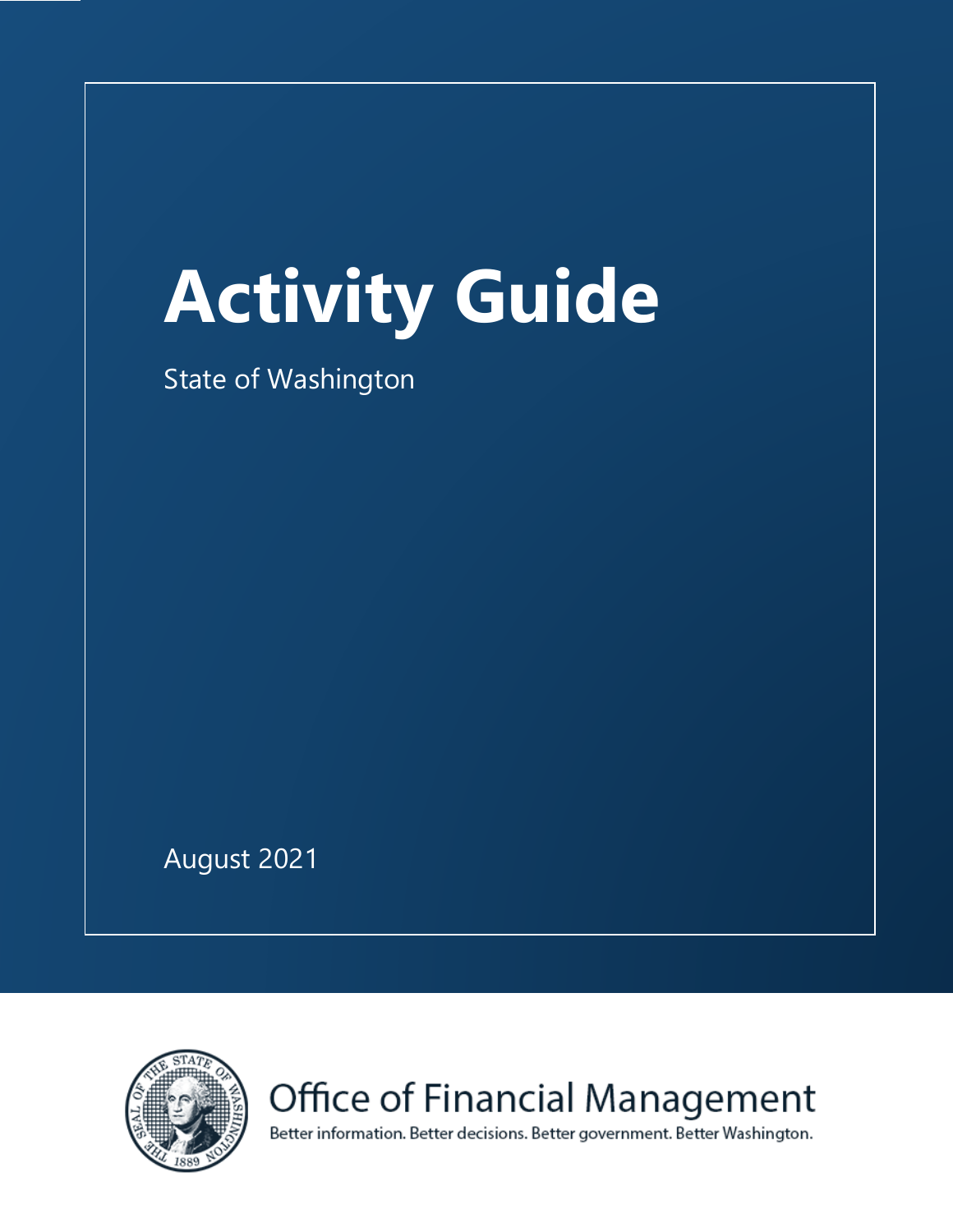#### 1. What is an activity?

An activity is a plain-English description of an agency's work, what it produces or accomplishes, and how it makes a difference.

Activities are things an organization does to accomplish its goals and objectives. An activity consumes resources and produces a product or service for customers that leads to results that those customers want.

#### 2. The activity inventory

OFM maintains a database (the Activity System) of every agency's activities as part of the Agency Budget System (ABS). This inventory of activities shows each activity's description, expected results, performance and estimated cost.

#### 3. Why we need activities

Activities show return on investment. Activities help budget decision makers, and ultimately citizens, understand the return they get for their investment in state services. [RCW 43.88.090\(6\):](http://apps.leg.wa.gov/RCW/default.aspx?cite=43.88.090)

"In reviewing agency budget requests in order to prepare the governor's biennial budget request, the office of financial management shall consider the extent to which the agency's activities demonstrate progress toward the statewide budgeting priorities . . ."

Investment is shown from the enacted budget, as indicated by the agency's estimated cost of the activity. Return is indicated by the expected results – what public benefit the activity is supposed to accomplish - and by performance measures. Activities and performance measures are used in the budget development process to help prioritize budget investments based on which activities are most successful at achieving results that matter to citizens and policy makers.

Accountability. Activities provide citizens and policy makers with a clear statement of what an agency does to make a difference in the state. Because activities are linked to performance measures, citizens, legislators and budget analysts can see how effective agencies are at converting resources to outcomes through their activities.

## 4. Writing activity descriptions

Good activity descriptions communicate to citizens and decision makers what an agency does, what it produces or accomplishes, and how it makes a difference. They are written so decision makers and the public can easily understand what the agency does, and the public good or benefit provided by an investment of funds in that work.

Activities are not necessarily the same as programs or the agency's organizational structure. An agency may carry out similar activities in different programs.

For the activity inventory, an agency's work should be broken into discrete functions or lines of business. An activity description that requires several compound sentences or lists to accurately convey the work probably needs to be divided into several separate activities.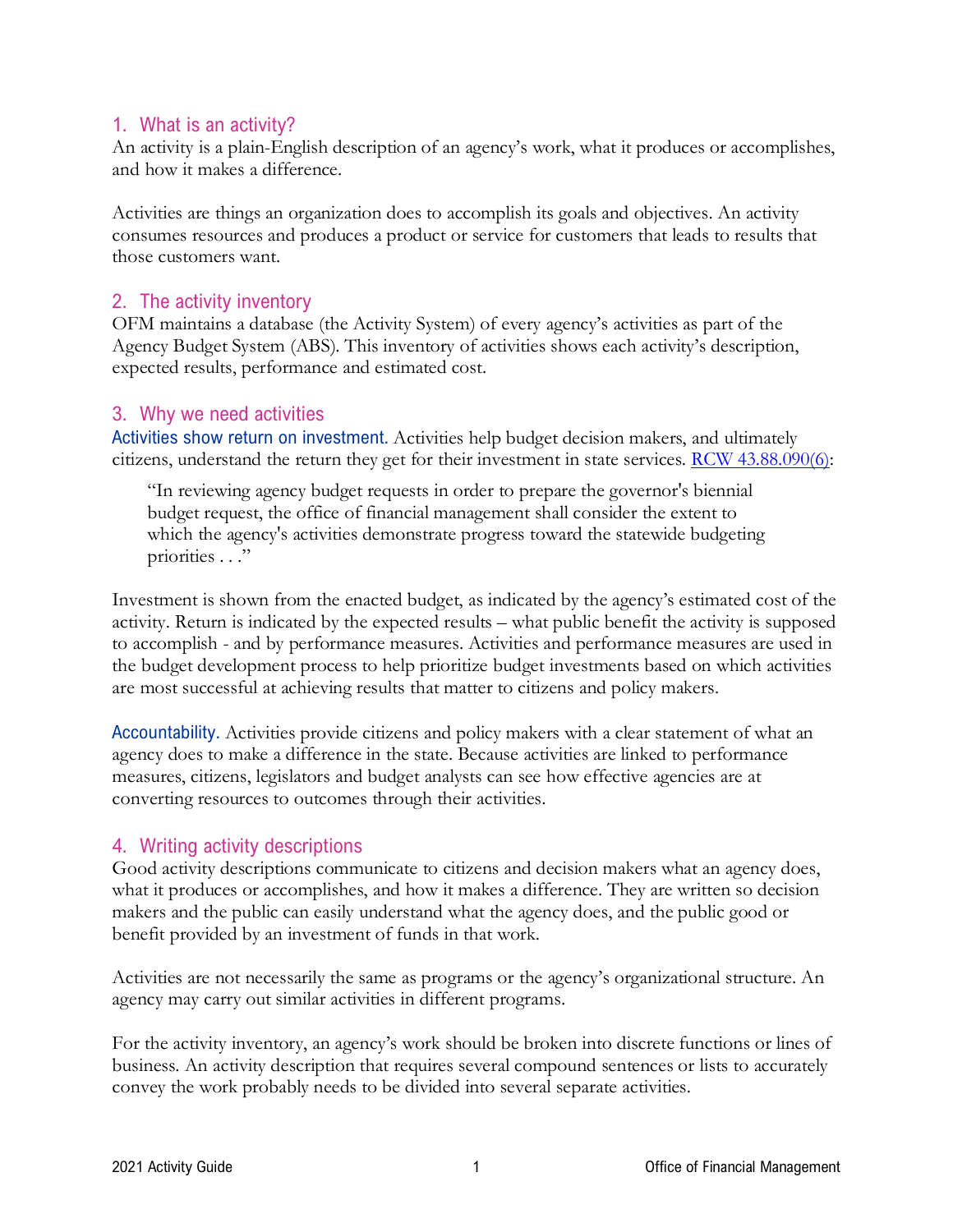One way to define activities is to consider how agency employees describe their jobs to their families and friends. On behalf of the state's citizens, we basically want to know, "What do you do? For whom? What will it accomplish?"

It is understandable that agencies want to cast activities in the best possible light. OFM does not restrict the amount of text in an activity description. However, a best practice should be to begin the activity description with a clear, plain-English statement of what the activity does before expanding on objectives or operational details.

| Activity title                | Activity description                                                                                                                                                                                |
|-------------------------------|-----------------------------------------------------------------------------------------------------------------------------------------------------------------------------------------------------|
| Control stormwater pollution  | The agency prepares tools, provides assistance and offers<br>compliance strategies to control the quantity and quality of<br>storm water runoff from development and industrial<br>activities. $[]$ |
| Investigate and prosecute     | This federally-mandated activity investigates and prosecutes                                                                                                                                        |
| Medicaid fraud and resident   | crimes of fraud and resident abuse committed by Medicaid                                                                                                                                            |
| abuse                         | providers. $[]$                                                                                                                                                                                     |
| Acquire and maintain historic | This activity collects, catalogs and preserves artifacts,                                                                                                                                           |
| collection                    | manuscripts, maps, ephemera, photographs and books that                                                                                                                                             |
|                               | are irreplaceable and related to the interpretation of our                                                                                                                                          |
|                               | state's history.                                                                                                                                                                                    |

#### **Examples of activity descriptions**

# 5. Writing expected results statements

Every activity should have an Expected Results Statement. Results are what policy makers, citizens, customers and stakeholders want government to accomplish. A good results statement should communicate outcomes that take place because of the activity and suggest ways that an agency could measure success for this work. A simple "so-that" logic model may be useful for helping come up with pertinent results statements. (For information on logic models, see OFM's [Performance Measure Guide.](http://www.ofm.wa.gov/budget/instructions/other/performancemeasureguide.pdf))

| Activity                       | <b>Expected results</b>                                   |  |  |  |  |
|--------------------------------|-----------------------------------------------------------|--|--|--|--|
| Chronic disease prevention     | People have the information they need to prevent disease  |  |  |  |  |
|                                | and injury, manage chronic conditions and make healthy    |  |  |  |  |
|                                | decisions.                                                |  |  |  |  |
| Administration and             | Agency managers, the Governor and the Legislature have    |  |  |  |  |
| management                     | confidence in financial information and can rely on it to |  |  |  |  |
|                                | make decisions. Agency workers have reliable computers    |  |  |  |  |
|                                | and networks to do their jobs. Customers have easy        |  |  |  |  |
|                                | access to information. Facilities and vehicles are well-  |  |  |  |  |
|                                | maintained, safe and efficient.                           |  |  |  |  |
| Fire regulation and prevention | Reduce wildfires started by humans through risk           |  |  |  |  |
|                                | assessment and mitigation plans.                          |  |  |  |  |
| Forecasting                    | Timely, accurate projections of caseload and revenue to   |  |  |  |  |
|                                | inform decisions                                          |  |  |  |  |

#### **Examples of expected results statements**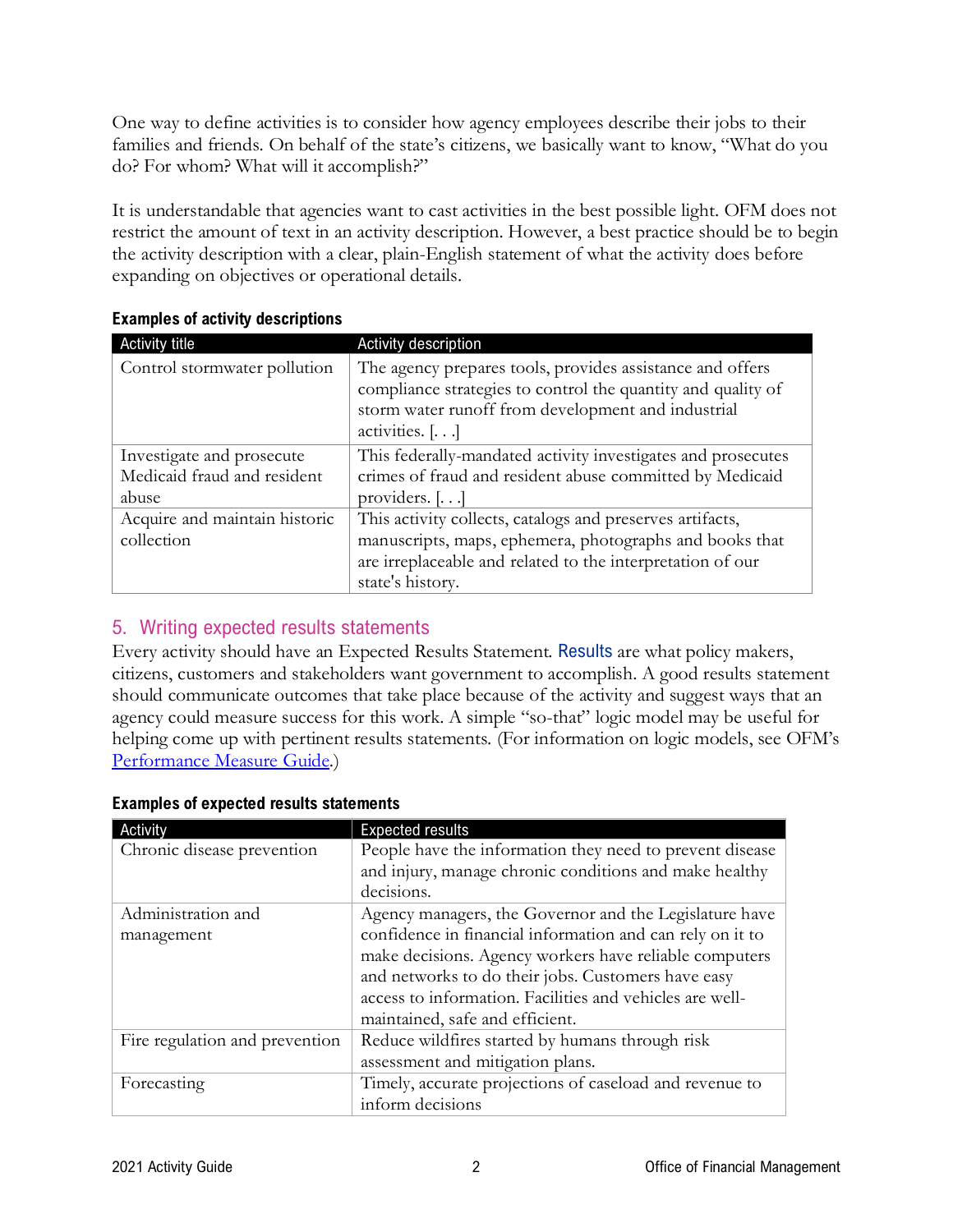## 6. How many activities should you have?

There is no formula for the right number of activities. An agency's activity inventory should reflect discrete actions it performs, business lines it provides or functions it carries out. There should be enough activities to describe the agency's work thoroughly, but too many activities can make it difficult to tell a story about what the agency does to accomplish its mission. If an agency only does one thing, then having one activity may be appropriate.

Avoid having activities that are too large to accurately describe work. An activity description that requires several compound sentences or lists to convey the work probably needs to be divided into separate activities.

Programs are not a good proxy for activities, because program structures do not always meet the criteria of being a plain-talk description of a discrete action, function or line of business.

Some rules for deciding on what's an appropriate activity include:

- $\checkmark$  Does the activity serve a common type of customer?
- $\checkmark$  Does the activity rely on a common set of tools to carry it out?
- $\checkmark$  Does the activity use a common approach or business function to deliver its results?

#### 7. Review – common activity errors to avoid

Activities are intended to provide a plain-talk view of an agency's work so budget decision makers can understand what the agency does and why that work matters to evaluate benefits from investing in that work.

The following errors can make these objectives more difficult to achieve:

- 1. Not beginning an activity description with a clear statement of what work is performed. An activity is an action. The activity description should begin with a clear indication of what the activity does.
- 2. Making activity descriptions and results statements too long. Longer does not equal better when it comes to describing activities and results.
- 3. Creating multiple activities that are not sufficiently differentiated from each other. Write activity descriptions so a reader can easily tell what is unique about each activity.
- 4. Creating an activity structure that mirrors program or funding structure. Activities are supposed to be a statement of what your agency does. They are not meant to reproduce existing organizational or legal arrangements.
- 5. Combining dissimilar functions into a mega-sized activity. Some lines of business may be very large in terms of dollars or staff, yet carry out a single function, and hence appropriate for being a single activity. However, some activities proposed by agencies have widely different customers, functions and processes.
- 6. Writing activity descriptions as result statements. Although it is tempting to describe why an activity matters, that is best done in the expected results statement.
- 7. Writing expected results statements as performance measures. Results are outcomes that the activity is intended to produce or accomplish. The expected results should suggest measures of success but should not be a bulleted list of outputs to be achieved in the next biennium.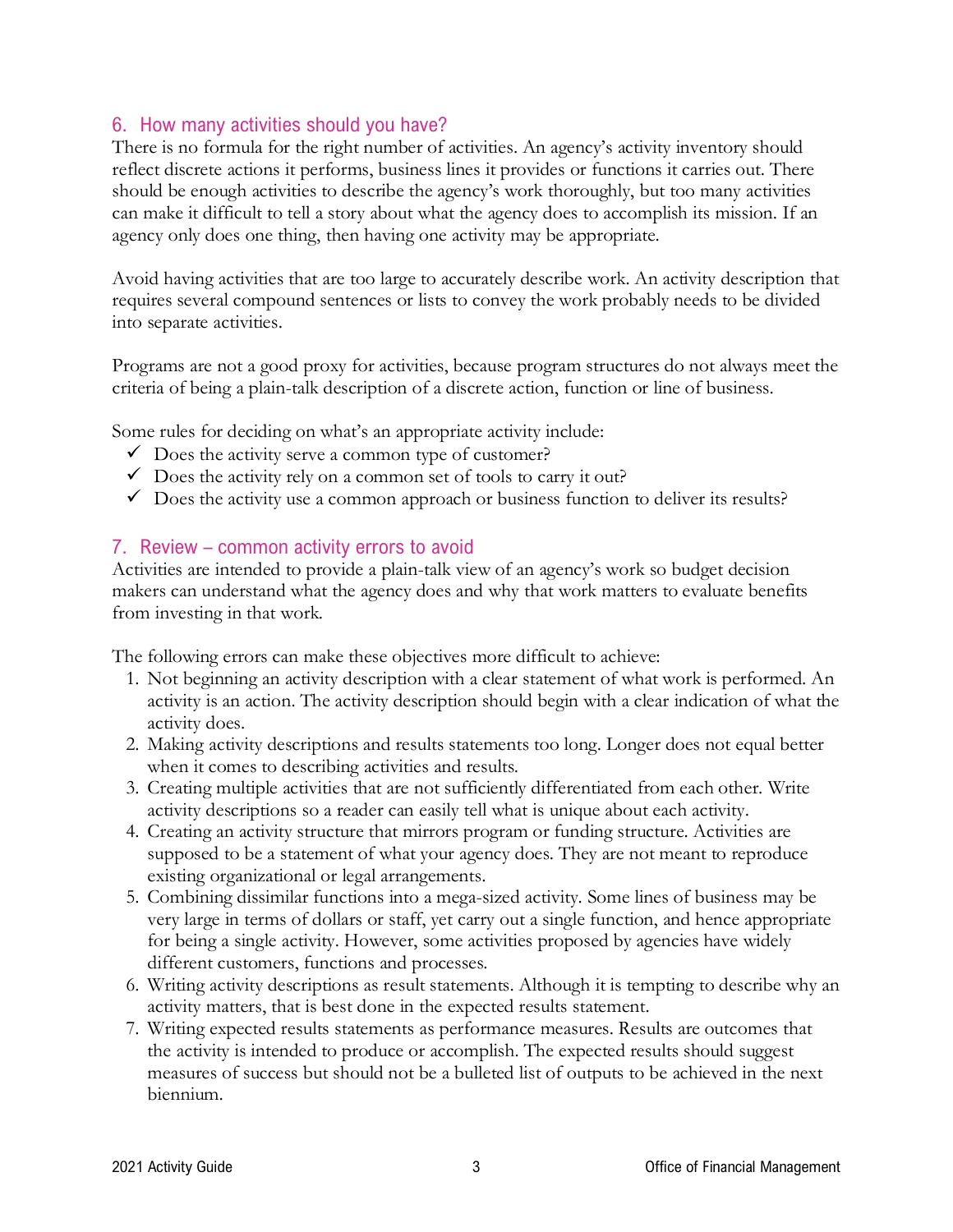8. Including current period performance data in activity descriptions or expected results statements. For budget continuity, activity descriptions and result statements should stand alone, without reference to a single fiscal year or biennium's performance. That information is best communicated in the performance measures linked to activities. However, it may be appropriate to include general data to describe the scale or scope of work handled by an activity (e.g., "This activity receives over 10,000 applications a year.").

#### 8. Can we change our activities?

Yes, subject to OFM review and approval. We expect activity cost estimates to change when the budget changes (that is, after the biennial and supplemental budgets are enacted). Agencies can change performance measures linked to activities at any time, subject to review and agreement by the agency's budget analyst. See OFM's **Performance Measure Guide** for more information.

OFM will consider requests to combine or split existing activities, create new activities or change activity descriptions before activity recasts are due.

#### 9. Making changes to activities

Start the process by writing a proposal describing what you want to do and why you want to make the change. The proposal should provide a clear picture of the "before" and "after" set of activities. Please include:

- The current list of agency activities, descriptions and expected results
- The proposed list of agency activities, explaining where current activities have been merged or split
- A brief explanation of the reason for the requested change.

If there is a change to activity structure, provide a crosswalk showing a comparison of the description, expected results and cost estimates of current activities and proposed new activities. If there is a change in activity description or results statements, use either revision marks to show desired changes to current text, or provide a table showing a side-by-side comparison of current title, description and/or expected results, and the proposed changes.

Consult with your agency's [OFM budget analyst](http://www.ofm.wa.gov/budget/contacts/default.asp) about the proposal. They will review the proposal, ask questions, and provide feedback about your proposed activity changes.

Send proposals to:

- OFM's Budget Operations team email (Budget.Operations @ofm.wa.gov), and
- Your OFM budget analyst.

OFM will review the proposal, considering how the proposed change in information will affect the budget process, and provide a decision to the agency as soon as possible about which activity changes are reasonable to accept. Once the proposal is approved by the OFM budget analyst and budget operations, OFM staff will make non-fiscal additions and changes to agency activity data in the Activity System or will unlock the system so the agency can make the changes. Once this is done, these activities can be used for the next budget recast.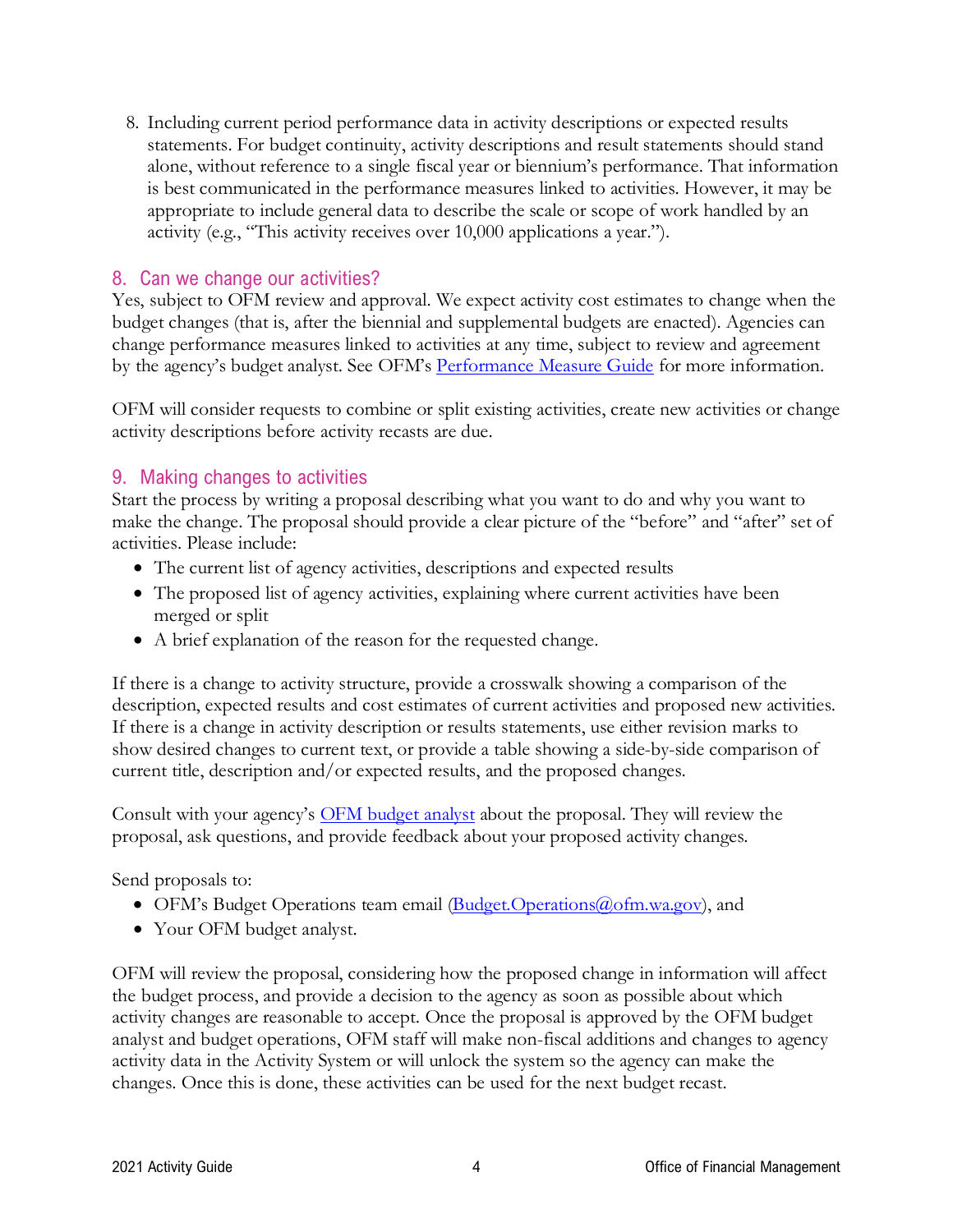# 10. What OFM considers in evaluating proposals for activity changes

Understandability. The proposed activities should make sense to a budget and policy audience. It should be clear what each activity does and how the activity relates to the agency mission and statewide results. The set of activities should represent an accurate, complete view of the agency's major lines of business.

Consistency. The Legislature, OFM and the public are interested in preserving a history of state spending on activities in the budget. This is difficult to do if there are frequent or major changes in activities. OFM will consider the number of proposed changes and potential effects on the budget in evaluating whether to change activities.

Magnitude of change. A few minor description changes or dividing a single activity into two are examples of relatively minor changes. A major re-writing of all activity descriptions or combining several activities into one is major changes that will be considered more closely.

#### 11. The activity recast of the budget

When a new biennial or first supplemental budget is enacted, agencies must update their estimated costs of agency activities to reflect the new budget. This budget recast becomes the foundation for the next budget.

#### 12. How activity recasts are done

Agencies update their activity estimates through ABS, using the same approach used to recast maintenance level totals by activities during budget development. In ABS, use the Enacted Recast, Regular Version. To recast their budgets, agencies enter a bottom-line total budget for each activity by fiscal year and account in a decision package PL-9Z.

Do not assign costs to Activity ZZZX – Other Statewide Adjustments or other temporary activities used by OFM to capture statewide adjustments during budget development. Do not assign any costs to inactive activities (see item 16, below). Activities for which no funds are allocated will be considered to be inactive.

For more information, review the [ABS system job aids](https://ofm.wa.gov/it-systems/budget-and-legislative-systems/agency-budget-system-abs) or contact the [OFM helpdesk,](mailto:heretohelp@ofm.wa.gov) 360-407-9100.

## 13. How to treat administrative costs in the activity inventory

The activity inventory should provide a reasonable estimate of the full cost of carrying out each activity. Part of the full cost includes administrative costs that are essential to support the activity.

Administrative costs can be broken into two components: indirect costs and overhead costs. In general, overhead costs should be displayed as a separate activity, while indirect costs should be allocated to activities.

We realize many of the cost terms used here mean different things in different organizations. Please use the definitions below for the purpose of developing activity inventory estimates.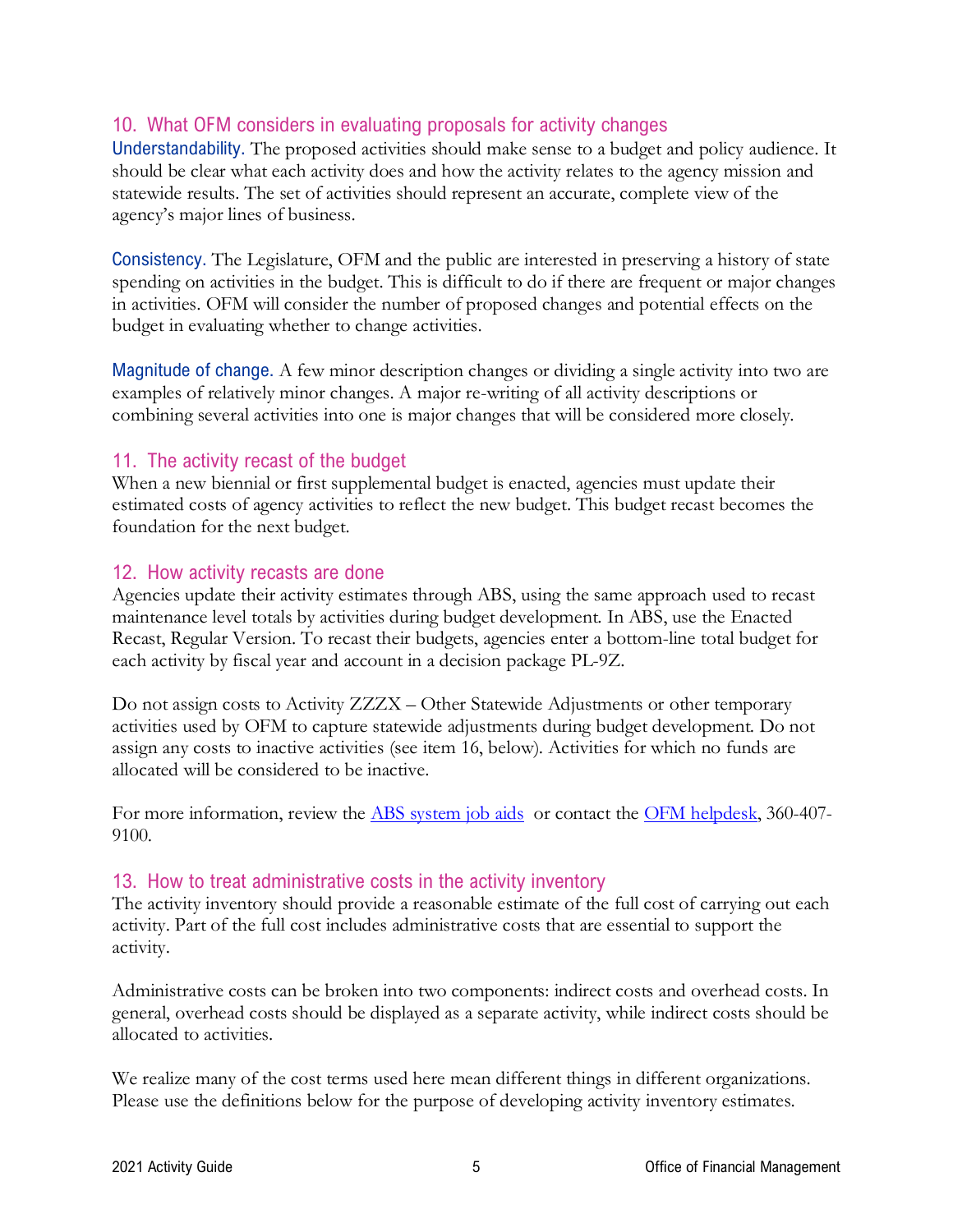Indirect costs are administrative costs that are linked to two or more activities, closely related to (and tend to vary with) activity level or size but cannot be practically or economically assigned as direct charges.

Types of costs that could be classified as indirect costs may vary from agency to agency, but here are some possible examples:

- Rent costs (if these are not already direct charged).
- Postage costs.
- Software development and information technology support costs.
- Other shared administrative costs that are closely related to activity levels and size.

These costs should be assigned to activities through cost allocation and included in the total cost of the activity in the activity inventory.

Overhead costs are core administrative functions and costs that every agency will have, regardless of the number or size of its activities. These overhead costs usually support the entire organization, are not directly attributable to specific activities, and tend to be relatively fixed and not readily affected by fluctuations in activity levels.

Types of costs that could be classified as overhead costs may vary from agency to agency, but here are some possible examples:

- Salary and support costs for the agency director.
- Core portions of accounting, budgeting, personnel, communications and receptionist functions.
- Other shared administrative costs that are not closely related to activity levels and size.

Overhead costs should not be allocated to activities because they are not "caused" by the activity. Show these costs separately in an "Administration" activity in the activity inventory. OFM has determined that some agencies (those with only a few activities) are not required to break out overhead costs as a separate administration activity. If your agency does not currently have an administration activity, you are not required to submit one unless requested separately by OFM.

## 14. How to allocate indirect costs to activities

Indirect costs should be assigned to activities on some generally accepted cost allocation basis.

We encourage agencies that already use a cost allocation methodology for some accounting purposes to use that method to allocate indirect costs to activities. Other possible approaches to allocating indirect costs to activities include, but are not limited to:

- Allocating by the number of staff (FTEs) in each activity.
- Allocating by the total dollars budgeted for each activity.
- Allocating by one or more bases that serve as good surrogates for the costs caused by each activity. For example, IT staff costs could be allocated by the number of personal computers or rent costs could be allocated by the number of square feet.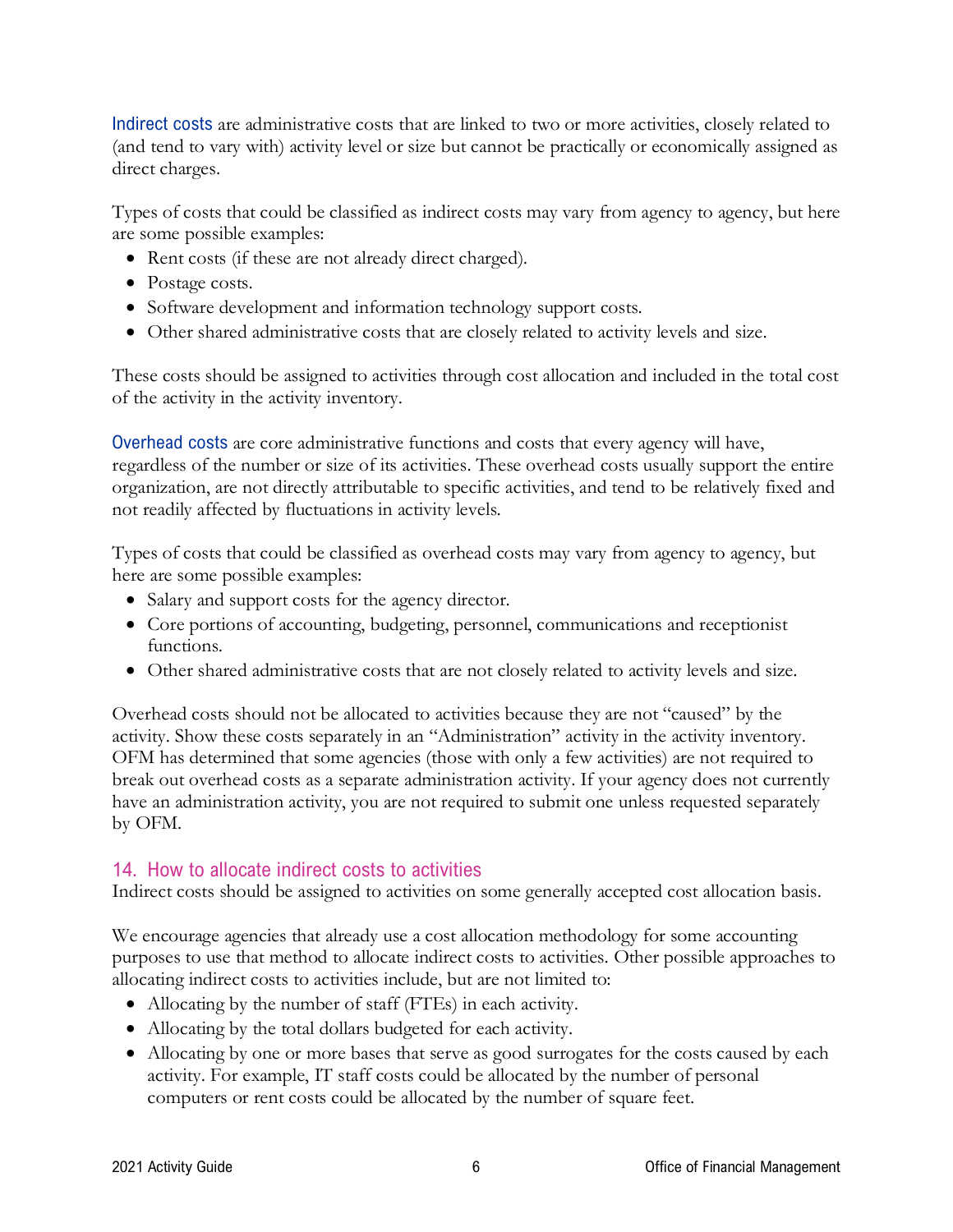The allocated costs should be included in the total costs for the activities. Agencies must also provide OFM with information about the cost allocation approach:

- The total amount of indirect costs allocated.
- A brief description of the allocation method selected.
- The allocation percentage for each activity (percentage of the total indirect cost the agency allocated to each activity).
- The dollar amount allocated to each activity each fiscal year.
- A brief, high-level description of what is included in indirect costs being allocated

Please use a format like the example below. Submit this information to OFM's Budget Operations team at **Budget.Operations@ofm.wa.gov.** 

Activity Inventory Indirect Cost Allocation Approach

Agency ABC

Date

**Allocation Method Description:** Total indirect costs were allocated to activities based on the number of FTEs in each activity

**What is included in indirect cost being allocated?** Three human resources FTEs and seven information technology FTEs that are not included in the Administration activity, and the operating costs of our building.

|            | <b>FTEs</b> | % Allocation<br>Received | <b>Dollars Allocated</b><br>FY <sub>1</sub> | <b>Dollars Allocated</b><br>FY <sub>2</sub> | <b>Total Dollars</b><br>Allocated |
|------------|-------------|--------------------------|---------------------------------------------|---------------------------------------------|-----------------------------------|
| Activity A | 20          | 20%                      | \$200,000                                   | \$250,000                                   | \$450,000                         |
| Activity B | 50          | $50\%$                   | \$500,000                                   | \$625,000                                   | \$1,125,000                       |
| Activity C | 10          | $10\%$                   | \$100,000                                   | \$125,000                                   | \$225,000                         |
| Activity D | 20          | 20%                      | \$200,000                                   | \$250,000                                   | \$450,000                         |
| Total      | <b>100</b>  | $100\%$                  | \$1,000,000                                 | \$1,250,000                                 | \$2,250,000                       |

OFM is not concerned that each agency classifies the same type of cost in the same way. We most want to ensure that activity costs include administrative costs that are critical to support the activity and achieve its intended outcomes.

## 15. Deleting or making activities inactive

It is possible to remove activities from an agency's activity inventory. Follow the process for proposing changes to activities described in item 9, above. Once the proposal has been reviewed and accepted, OFM will edit the activity title to begin with the word "Inactive." During the recast, do not allocate any funds to inactive activities. This is important for two reasons. First, activities with zero funding will not appear on Activity Reports. Second, activities cannot be deleted if they have funds allocated to them or if they have a decision package associated with them.

Only OFM staff can delete an activity. After the recast has been done, notify your budget analyst if activities are ready for deleting, and those marked Inactive will be removed from the inventory.